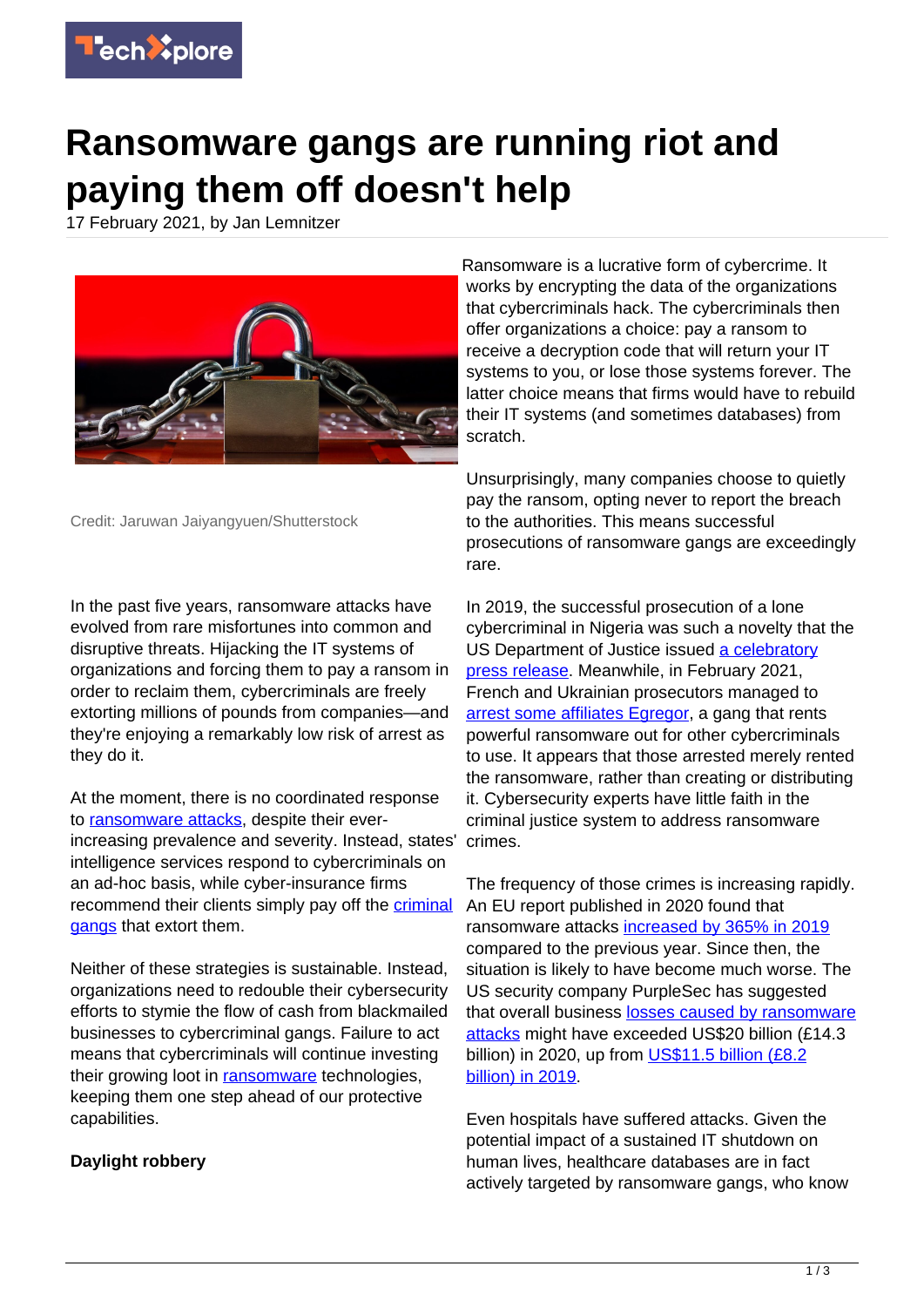

they'll pay their ransoms quickly and reliably. In 2017, the [NHS fell foul](https://www.bbc.co.uk/news/health-39899646) of such an attack, forcing staff to cancel thousands of hospital appointments, relocate vulnerable patients, and conduct their administrative duties with a pen and paper for several days.

### **Waging war?**

.

With ransomware spiraling out of control, radical proposals are now on the table. Chris Krebs, the former head of the US Cybersecurity and Infrastructure Security Agency, recently advocated using the capabilities of US Cyber Command and the intelligence services [against ransomware gangs](https://www.ft.com/content/27c09769-ceb5-46dd-824f-40b684d681ae) the ransomware ecosystem functions like a

The US government and Microsoft coordinated over such a attack in 2020, [targeting the "Trickbot](https://news.microsoft.com/apac/2020/10/13/microsoft-takes-action-to-disrupt-botnet-and-combat-ransomware/) [botnet" malware](https://news.microsoft.com/apac/2020/10/13/microsoft-takes-action-to-disrupt-botnet-and-combat-ransomware/) infrastructure—often used by Russian ransomware gangs—to prevent potential disruption of the US election. Australia is the only country to have publicly admitted to [using offensive](https://www.realcleardefense.com/articles/2020/05/09/defending_forward_against_cybercriminals_abroad_115265.html) [cyber capabilities](https://www.realcleardefense.com/articles/2020/05/09/defending_forward_against_cybercriminals_abroad_115265.html) to destroy foreign cybercriminals' infrastructure as part of a criminal investigation.

Sustained operations of this kind could have an effect on cybercriminals' ability to operate, especially if [directed against the gangs' servers](https://www.cyberscoop.com/ransomware-links-chainalysis-maze-egregor-doppelpaymer-suncrypt/)  and the infrastructure they need to turn their bitcoin into cash. But unleashing offensive cyberwarfare tools against criminals also creates a worrying precedent.

Normalising the use of the armed forces or intelligence units against individuals residing in other countries is a slippery slope, especially if the idea is adopted by some of the less scrupulous regimes on this planet. Such offensive cyber operations could disrupt another state's carefully planned domestic intelligence operations. They could also negatively affect the innocent citizens of foreign states who unwittingly share web services with criminals.

Further, many cybercriminals in Russia and China enjoy de facto immunity from prosecution because they occasionally work for the intelligence services. Others are known to be state hackers moonlighting in cybercrime. Targeting these people might

diminish the ransomware threat, but it might just as well provoke revenge from hackers with far more potent tools at their disposal than ordinary cybercriminals.

### **Paying up**

So what is the alternative? Insurers, especially in the US, urge their clients to [quickly and quietly pay](https://thehill.com/opinion/cybersecurity/477654-ransomware-time-for-the-government-to-act) [the ransom](https://thehill.com/opinion/cybersecurity/477654-ransomware-time-for-the-government-to-act) to minimize the damage of disruption. Then insurers allow the company to claim back the ransom payment on their insurance, and raise their premiums for the following year. This payment is usually handled discreetly by a broker. In essence, protection racket, effectively supported by insurers who are set to pocket higher premiums as attacks continue.

Aside from the moral objections we might have to routinely paying money to criminals, this practice causes two important practical problems. First, it encourages complacency in cybersecurity. This complacency was best exemplified when a hacked company paid a ransom, but never bothered to investigate how the hackers had breached their system. The company was [promptly ransomed](https://www.ncsc.gov.uk/blog-post/rise-of-ransomware) [again](https://www.ncsc.gov.uk/blog-post/rise-of-ransomware), by the same group using the very same breach, just two weeks later.

Second, some ransomware gangs invest their illgotten gains into the research and development of better cyber-tools. Many cybersecurity researchers are concerned about the [increasing sophistication](https://www.trendmicro.com/vinfo/us/security/news/cybercrime-and-digital-threats/the-state-of-ransomware-2020-s-catch-22) [of the malware](https://www.trendmicro.com/vinfo/us/security/news/cybercrime-and-digital-threats/the-state-of-ransomware-2020-s-catch-22) used by leading cybercrime groups such as REvil or Ryuk, which are both thought to be based in Russia. Giving these ransomware groups more money will only enhance their ability to disrupt more and larger companies in the future.

### **Banned aid**

In January 2021, the former head of the UK's National Cyber Security Centre called for [cyber](https://www.theguardian.com/technology/2021/jan/24/insurers-funding-organised-by-paying-ransomware-claims)[insurance policies that cover ransom payments](https://www.theguardian.com/technology/2021/jan/24/insurers-funding-organised-by-paying-ransomware-claims) to be banned, arguing that such payments fund criminal organizations and only make ransomware attacks more common.

In response, the British Association of Insurers